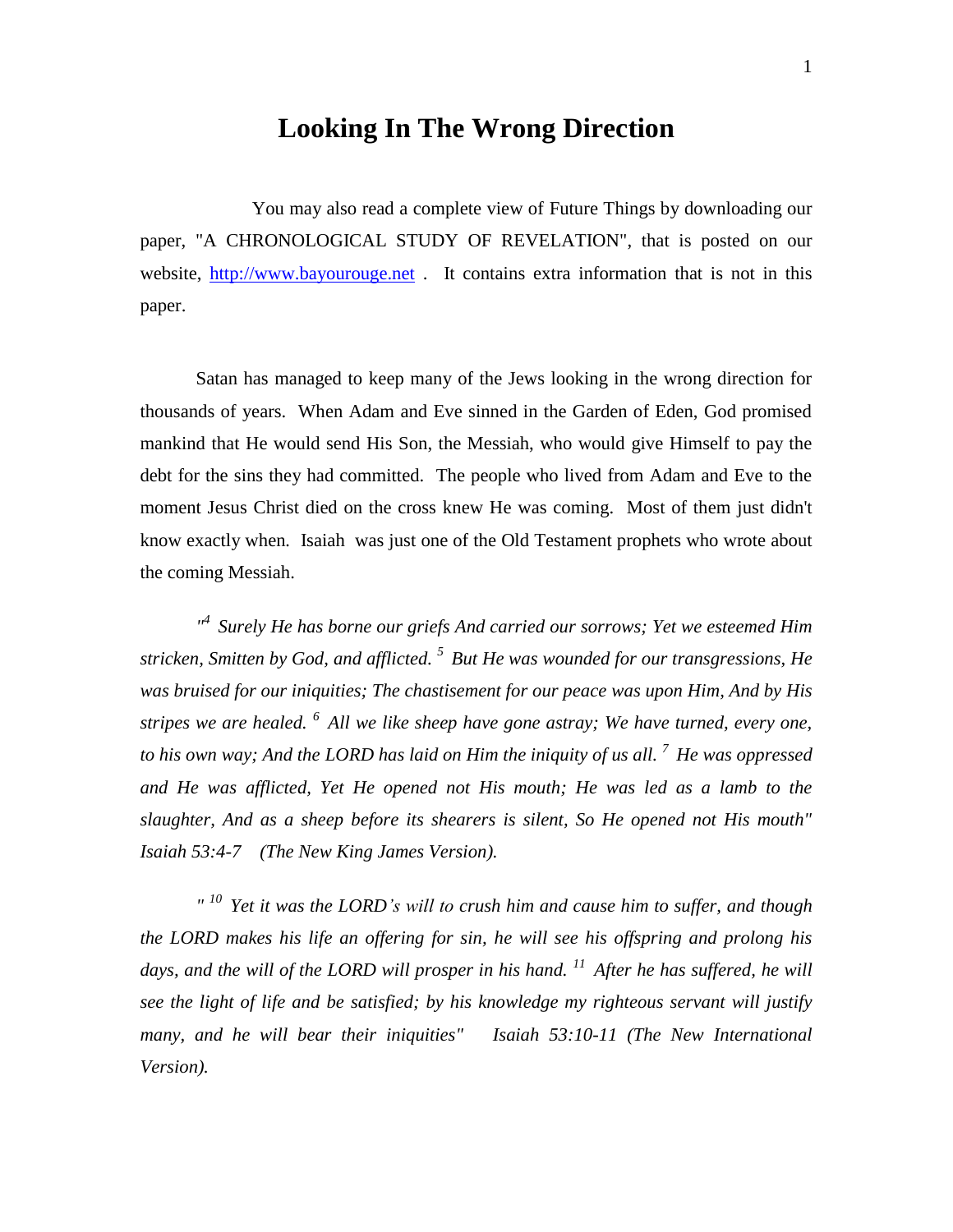Before Calvary, the whole world was required to repent of their sins and while looking forward in faith they were to ask that the promised Messiah pay the sin debt that they owed. They did not need any more faith in order to believe the Messiah would die then it takes for us to believe He has died. Satan and his demons convinced many in the world, however, that the Messiah had lived and died shortly after Noah's flood. I recommend that you read the book "The Two Babylons" by Alexandria Hyslop if you would like to know more about this pseudo religion that is still in existence today.

We worship a Triune God. The people who were involved in that counterfeit religion also worshiped a trinity. In their religion, they had faith in and worshiped God the Father, God the Son and the Queen of Heaven, the mother of the God.

*" <sup>16</sup>Therefore, do not thou pray for this people, nor take to thee praise and supplication for them: and do not withstand me: for I will not hear thee. <sup>17</sup>Seest thou not what they do in the cities of Juda, and in the streets of Jerusalem? <sup>18</sup>The children gather wood, and the fathers kindle the fire and the women knead the dough, to make cakes to the queen of heaven, and to offer libations to strange gods, and to provoke me to anger. <sup>19</sup>Do they provoke me to anger, saith the Lord? Is it not themselves, to the confusion of their contenance? <sup>20</sup>Therefore thus saith the Lord God: Behold my wrath and my indignation was enkindled against this place, upon men and upon beasts, and upon the trees of the field, and upon the fruits of the land, and it shall burn, and shall not be quenched. <sup>21</sup>Thus saith the Lord of hosts the God of Israel: Add your burnt offerings to your sacrifices, and eat ye the flesh. <sup>22</sup>For I spoke not to your fathers, and I commanded them not, in the day that I brought them out of the land of Egypt, concerning the matter of burnt offerings and sacrifices. <sup>23</sup>But this thing I commanded them, saying: Hearken to my voice, and I will be your God, and you shall be my people: and walk ye in all the way that I have commanded you, that it may be well with you. <sup>24</sup>But they hearkened not, nor inclined their ear: but walked in their own will, and in the perversity of their wicked heart: and went backward and not forward, <sup>25</sup>From the day that their fathers came out of the land of Egypt, even to this day. And I have sent to you all my servants the prophets from day to day, rising up early and sending. <sup>26</sup>And they have not hearkened to me: nor inclined their ear: but have hardened their neck, and have done worse than their fathers.*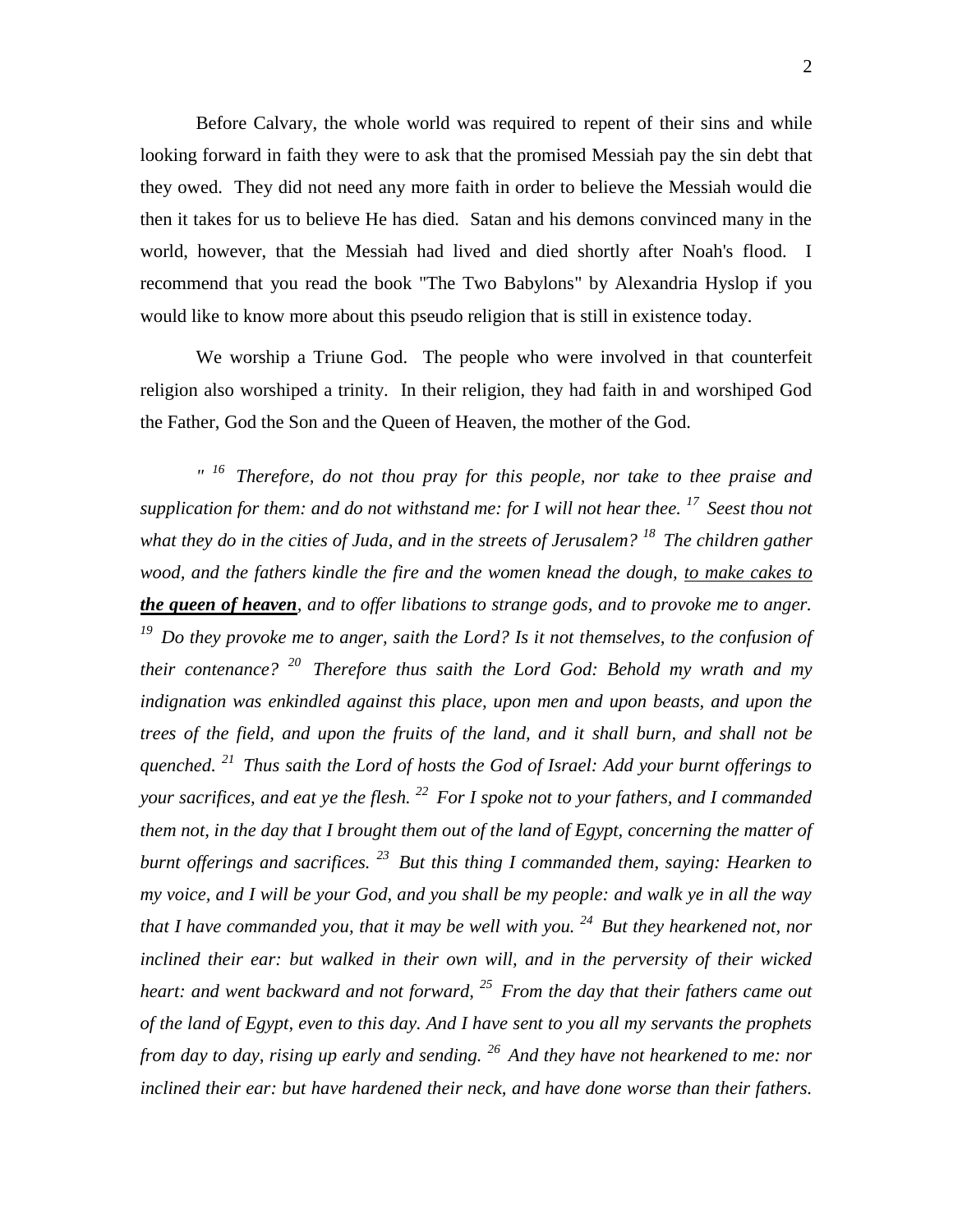3

*<sup>27</sup>And thou shalt speak to them all these words, but they will not hearken to thee: and thou shalt call them, but they will not answer thee Jeremiah 7:16-27 (The Douay-Rheims Version).*

*" <sup>15</sup>From all the men who knew that their wives were burning incense to strange gods, from all the women who were present in the immense crowd, and from all the people who lived in Lower and Upper Egypt, Jeremiah received this answer: <sup>16</sup>"We will not listen to what you say in the name of the LORD. <sup>17</sup>Rather will we continue doing what we had proposed; we will burn incense to the queen of heaven and pour out libations to her, as we and our fathers, our kings and princes have done in the cities of Judah and the streets of Jerusalem. Then we had enough food to eat and we were well off; we suffered no misfortune. <sup>18</sup>But since we stopped burning incense to the queen of heaven and pouring out libations to her, we are in need of everything and are being destroyed by the sword and by hunger. <sup>19</sup>And when we burned incense to the queen of heaven and poured out libations to her, was it without our husbands' consent that we baked for her cakes in her image and poured out libations to her" Jeremiah 44:15-19 (The New American Bible)?*

You probably know this worship best as the worship of Baal and/or Ishtar (the Canaanite Astarte or Ashtaroth). *" <sup>6</sup>And the children of Israel did evil again in the sight of the LORD, and served Baalim, and Ashtaroth, and the gods of Syria, and the gods of Zidon, and the gods of Moab, and the gods of the children of Ammon, and the gods of the Philistines, and forsook the LORD, and served not him" Judges 10:6 (The King James Version).*

*" <sup>3</sup>Samuel said to the people of Israel, "If you are going to turn to the LORD with all your hearts, you must get rid of all the foreign gods and the images of the goddess Astarte. Dedicate yourselves completely to the LORD and worship only him, and he will rescue you from the power of the Philistines." <sup>4</sup>So the Israelites got rid of their idols of Baal and Astarte, and worshiped only the LORD" 1 Samuel 7:3-4 (Today's English Version).*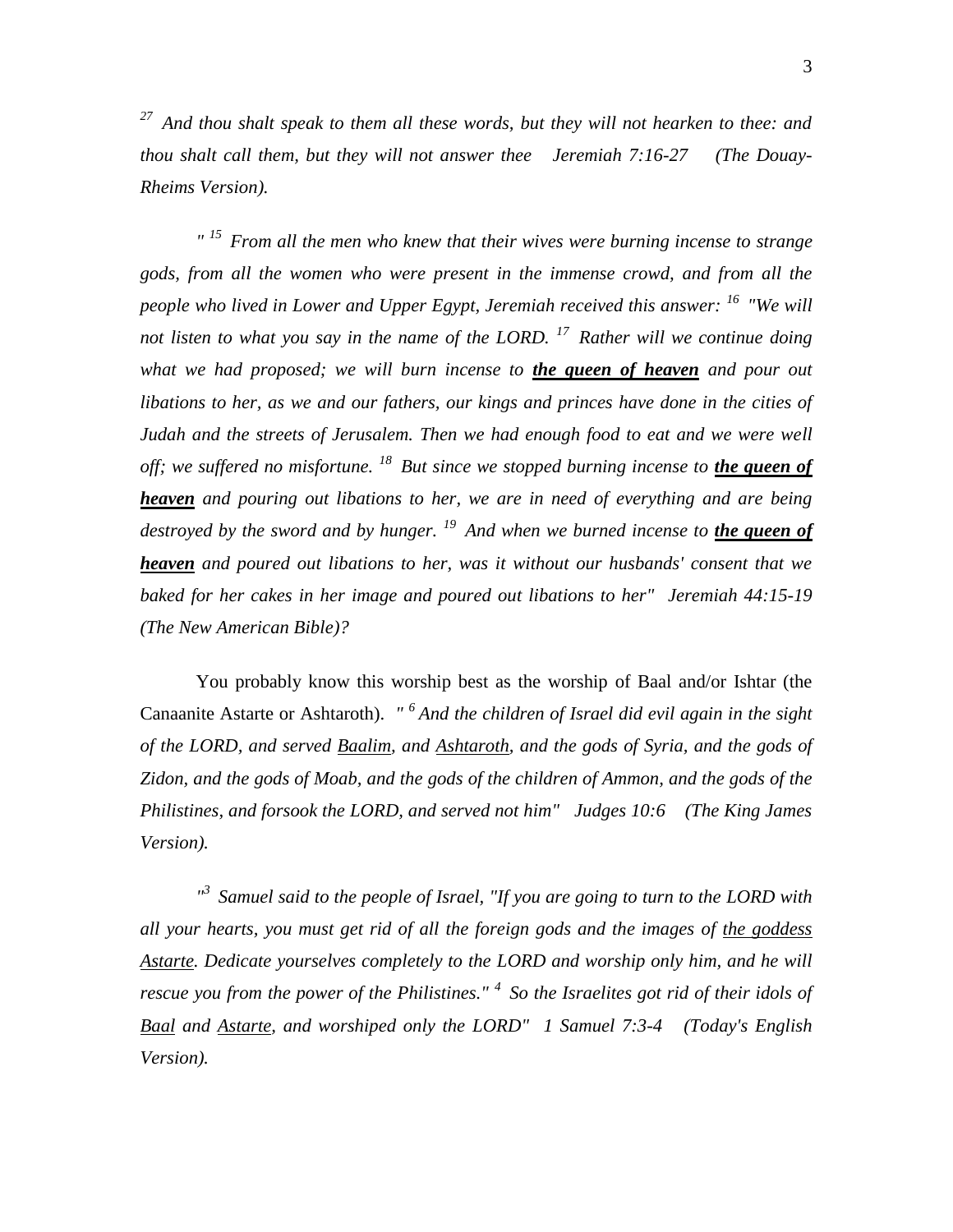<sup>"</sup> Now king Solomon loved many foreign women, together with the daughter of *Pharaoh, women of the Moabites, Ammonites, Edomites, Sidonians, and Hittites; <sup>2</sup>of the nations concerning which Jehovah said unto the children of Israel, Ye shall not go among them, neither shall they come among you; for surely they will turn away your heart after their gods: Solomon clave unto these in love. <sup>3</sup>And he had seven hundred wives, princesses, and three hundred concubines; and his wives turned away his heart. <sup>4</sup>For it came to pass, when Solomon was old, that his wives turned away his heart after other gods; and his heart was not perfect with Jehovah his God, as was the heart of David his father. <sup>5</sup>For Solomon went after Ashtoreth the goddess of the Sidonians, and after Milcom the abomination of the Ammonites. <sup>6</sup>And Solomon did that which was evil in the sight of Jehovah, and went not fully after Jehovah, as did David his father. <sup>7</sup>Then did Solomon build a high place for Chemosh the abomination of Moab, in the mount that is before Jerusalem, and for Molech the abomination of the children of Ammon. <sup>8</sup>And so did he for all his foreign wives, who burnt incense and sacrificed unto their gods. <sup>9</sup>And Jehovah was angry with Solomon, because his heart was turned away from Jehovah, the God of Israel, who had appeared unto him twice, <sup>10</sup>and had commanded him concerning this thing, that he should not go after other gods: but he kept not that which Jehovah commanded. <sup>11</sup>Wherefore Jehovah said unto Solomon, Forasmuch as this is done of thee, and thou hast not kept my covenant and my statutes, which I have commanded thee, I* will surely rend the kingdom from thee, and will give it to thy servant. <sup>12</sup> *Notwithstanding in thy days I will not do it, for David thy father's sake: but I will rend it out of the hand of thy son. <sup>13</sup>Howbeit I will not rend away all the kingdom; but I will give one tribe to thy son, for David my servant's sake, and for Jerusalem's sake which I have chosen" 1 Kings 11:1-13 (American Standard Version).*

This false religion, however, majored on prayers and service directed to the Queen of Heaven more than to the other two gods in their trinity. The cakes referred to were perfectly round wafers. The priests of Baal or Ashtoreth (the name of the god was different in each language although the doctrines, traditions and worship were the same) would bless the wafers and the drink offering. The participants believed that at the moment of the blessing, the element of the wafer and the drink offering would change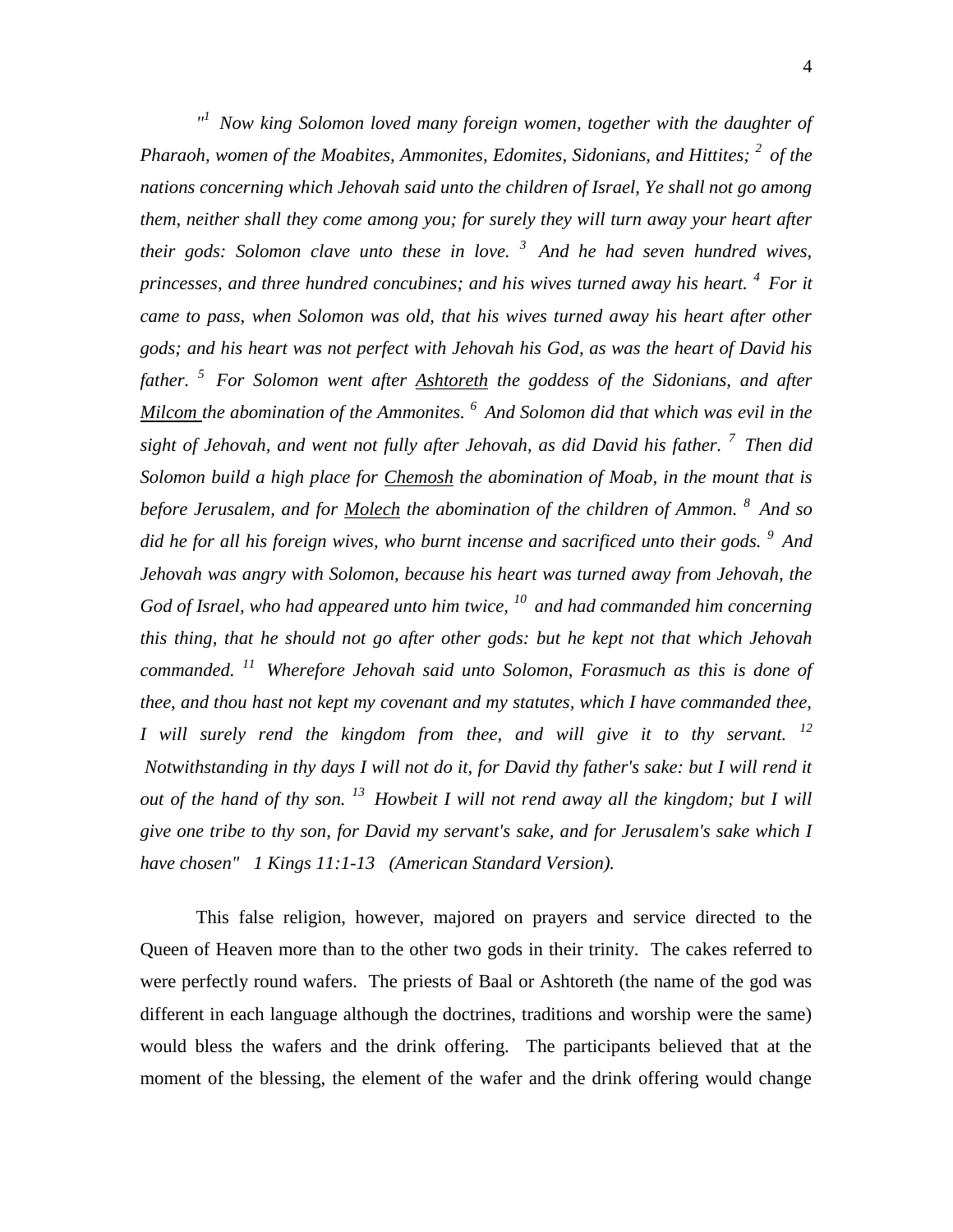into the broken body and the shed blood of their messiah. In effect, the priest of Baal had called their messiah down from his Elysian Fields or heaven to take his place in the elements of the wafers and the drink offering so that by ingesting the body and blood of their messiah, their sins (up to that point in time) were forgiven. Paul was familiar with this practice when he wrote the following to the church in Rome.

*" 1 Brothers, my heart's desire and prayer to God on their behalf is for salvation. <sup>2</sup> I testify with regard to them that they have zeal for God, but it is not discerning. <sup>3</sup>For, in their unawareness of the righteousness that comes from God and their attempt to establish their own (righteousness), they did not submit to the righteousness of God. <sup>4</sup> For Christ is the end of the law for the justification of everyone who has faith. <sup>5</sup>Moses writes about the righteousness that comes from (the) law, "The one who does these things will live by them." <sup>6</sup>But the righteousness that comes from faith says, "Do not say in your heart, 'Who will go up into heaven?' (that is, to bring Christ down) <sup>7</sup>or 'Who will go down into the abyss?' (that is, to bring Christ up from the dead)" Romans 10:1-7 (The New American Bible).*

The god and goddess of fortresses were part of the trinity of the pseudo religion we referred to above. I suggest that you view a picture of Artemis of the Ephesians or Diana of the Ephesians that Paul spoke against in his sermon in Ephesus (Acts 19:24-28). If you can obtain a picture that shows the very top of her crown, you will see a turret which designated her as the goddess of fortresses. For a full explanation of this multibreasted deity, I again recommend that you read the book, "The Two Babylons" by Alexander Hyslop. You will receive an in-depth explanation of this damnable religion that birthed most of the false religions in the world today. The book will also help the serious Bible student understand who the harlot religions are that protested and have come out of the great whore of Revelation 17 and that believe and teach that they belong to "a universal church". *" 5 And on her forehead a name was written: MYSTERY, BABYLON THE GREAT, THE MOTHER OF HARLOTS AND OF THE ABOMINATIONS OF THE EARTH" Revelation 17:5 (The New King James Version).*

The male counterpart of this multi-breasted goddess was worshiped by the Hebrews under a variety of names with various attributes. You probably know him best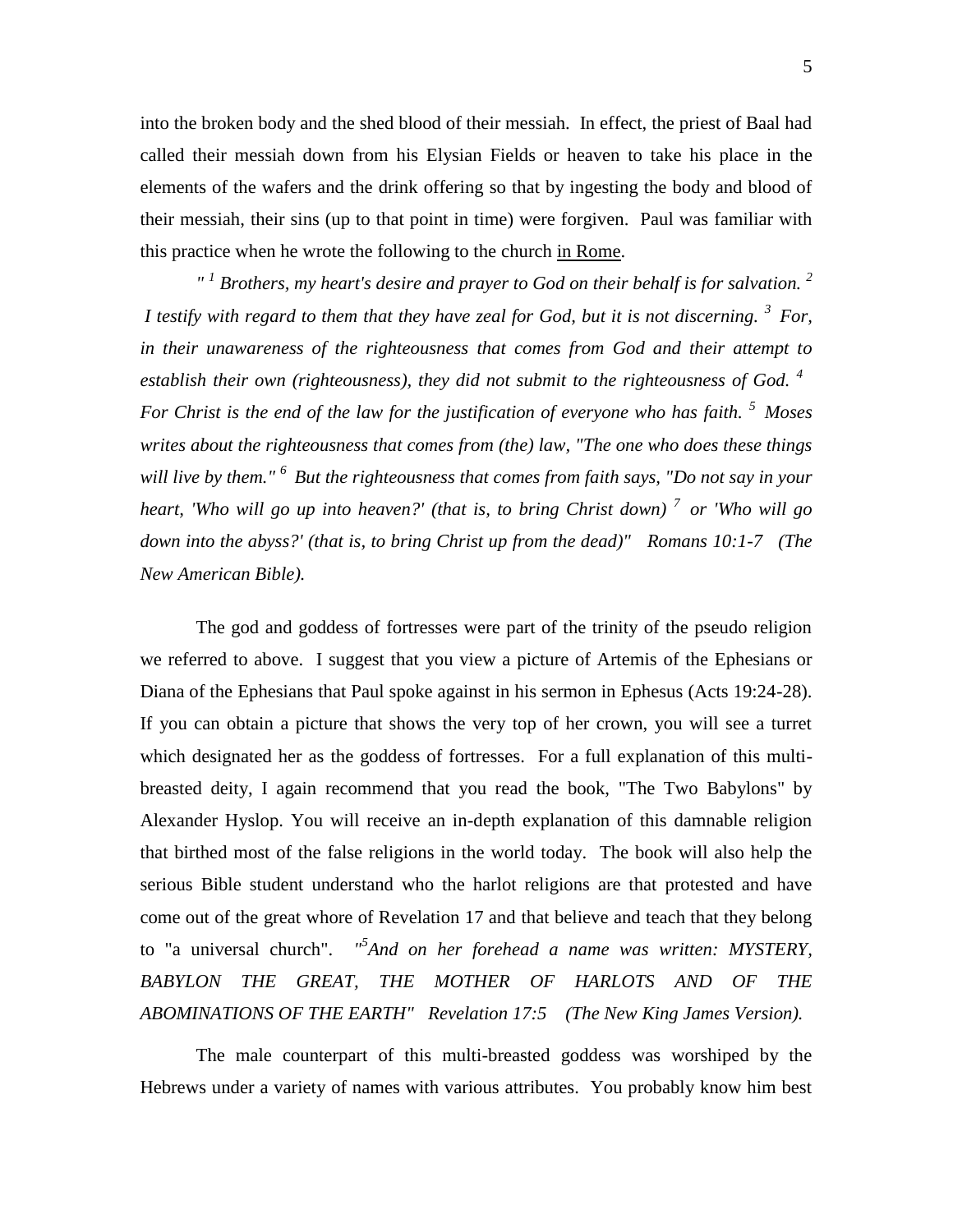as Baal. He and his consort were credited with the construction of the first permanent city/fortress after God had destroyed almost all of mankind with a worldwide flood. As the Queen of Heaven, she was also credited with coming down from heaven to give birth to all mankind in the Garden of Eden, hence the multi-breasts. The father in this trinity blends in with the son in a nebulous recognition that credits the son sometimes as an adult and sometimes as a child in his mother's arms.

Many in the world (including many Jews who lived before Jesus Christ died on Calvary) believed that the son in this religion was the "seed of the woman" that had been promised in the Garden of Eden. They taught that he had died a tragic death because of his love for mankind and served as a payment for the sins of his ardent worshipers. In order for him to pay for your sins, however, you had to adhere to the doctrines and traditions of the religion. They believed that after death you went to an intermediate place where you were purged of your sins either by (1) your penitence and prayers before your death, (2) the prayers and penitence of your loved ones after your death or (3) by the prayers of the priests of this Babylonian religion.

At a time when the Jews should have been looking forward in faith to the coming of the Messiah, Jesus Christ, Satan had them looking backward in faith and accepting the god of fortresses as their personal savior. Now that the Jews should be looking backward in faith, repenting of their sins and requesting that the sacrifice of Jesus Christ pay their sin debt, they are looking forward for the coming of the Messiah. Satan has managed to keep many of the Jews looking in the wrong direction for thousands of years.

Satan will use that error to his advantage when he introduces his representative, the Anti-Christ, to the world (Revelation chapter 13; Revelation 17:8). Please note Revelation 13:5. *"The beast was given a mouth to utter proud words and blasphemies and to exercise his authority for forty-two months".*

Forty-two months is three and one half years. The Tribulation will last seven years. Therefore the Anti-Christ will spend the first three and a half years amalgamating his power and authority over the world. The Jews who have been looking for the Messiah will help to catapult him to this power quickly because they believe that he is the only hope for a world that is in a quagmire of war among the nations (Revelation 6:3-4).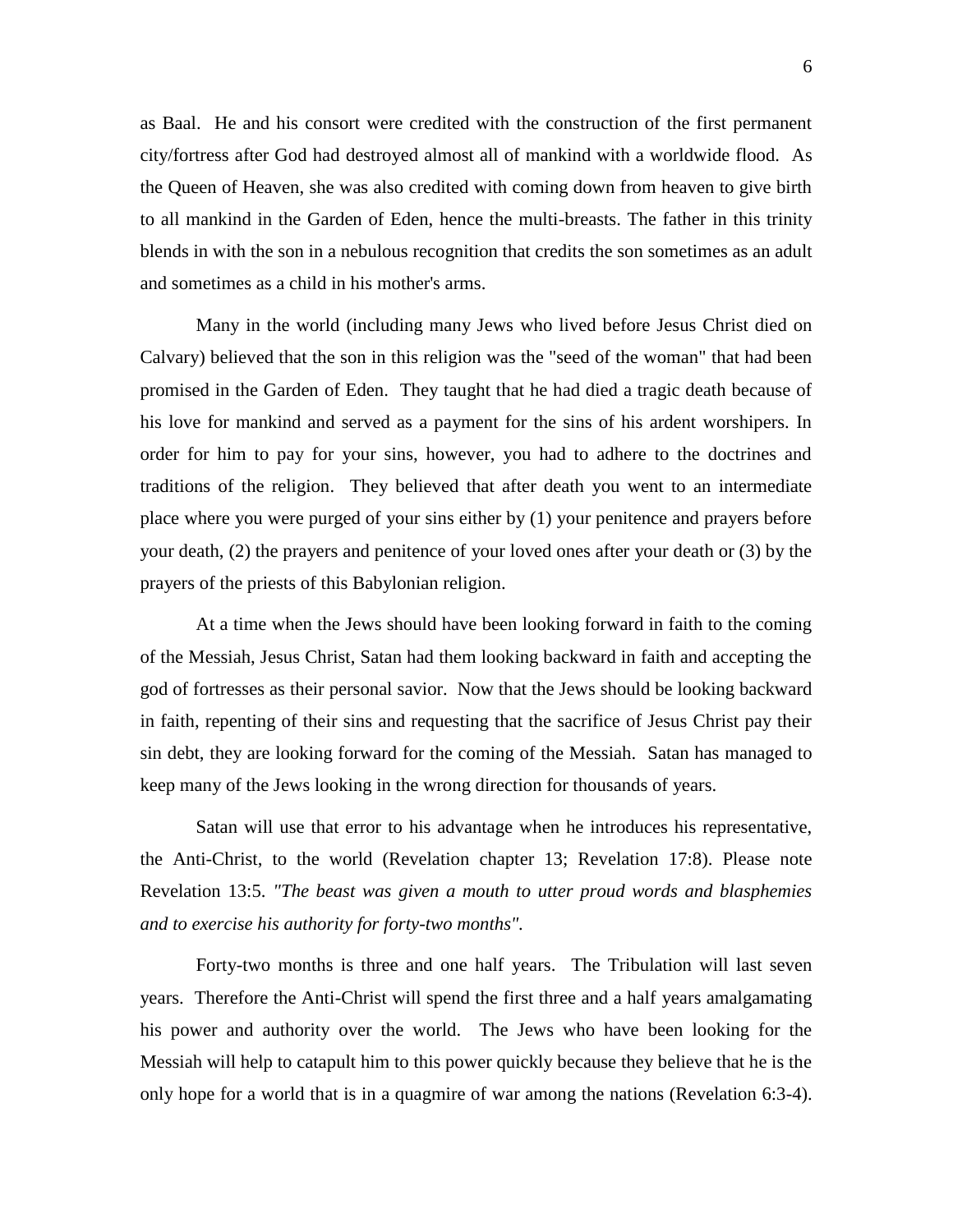There will be worldwide hyperinflation in which the poor get poorer and the rich get richer (Revelation 6:5). There will also be worldwide terrorism where people will be killed by swords (Isaiah 13:9-18), there will be world-wide famine, and the world will suffer various plagues (Revelation 6:8).

Suddenly, faster than a speeding bullet, more powerful than a moving locomotive, super-hero, the Anti-Christ, will emerge upon the scene with a solution that he says will bring peace and harmony to an extremely troubled world*. " <sup>27</sup>And he shall make a strong covenant with many for one week, and for half of the week he shall put an end to sacrifice and offering. And on the wing of abominations shall come one who makes desolate, until the decreed end is poured out on the desolator" Daniel 9:27 (English Standard Version).*

God will allow those who **He knows** will never repent of their sins and be saved to be deluded. One group will be deluded into thinking that the Anti-Christ is the solution to all the world's ills (2nd Thessalonians 2:11). They will be willing to give up their individual freedoms and the sovereignty of their nation in order to be protected from the terrorism and violence that is threatening to destroy them. Does that sound familiar?

The other group of those who will be deluded could never accept a Jew as the hope of the world. Because of their cultural and religious background they have been taught to hate the Jews and the infidels who do not embrace their extremist religion.

The Anti-Christ will use the power he has amalgamated to allow the Jews to tear down the Wailing Wall in Jerusalem as well as any other remnant of Herod's Temple. *"Do you see all these things?" he asked. "I tell you the truth, not one stone here will be left on another; every one will be thrown down" Matthew 24:2.* They will rebuild the Temple with the intention of re-instituting the daily sacrifices but in the middle of the Tribulation the Anti-Christ will reveal himself for who he is and demand that the world worship him as the god who appears or reveals himself. *"15 So when you see standing in the holy place 'the abomination that causes desolation' spoken of through the prophet Daniel-let the reader understand-16 then let those who are in Judea flee to the mountains" Matthew 24:15-16 (The New International Version).*